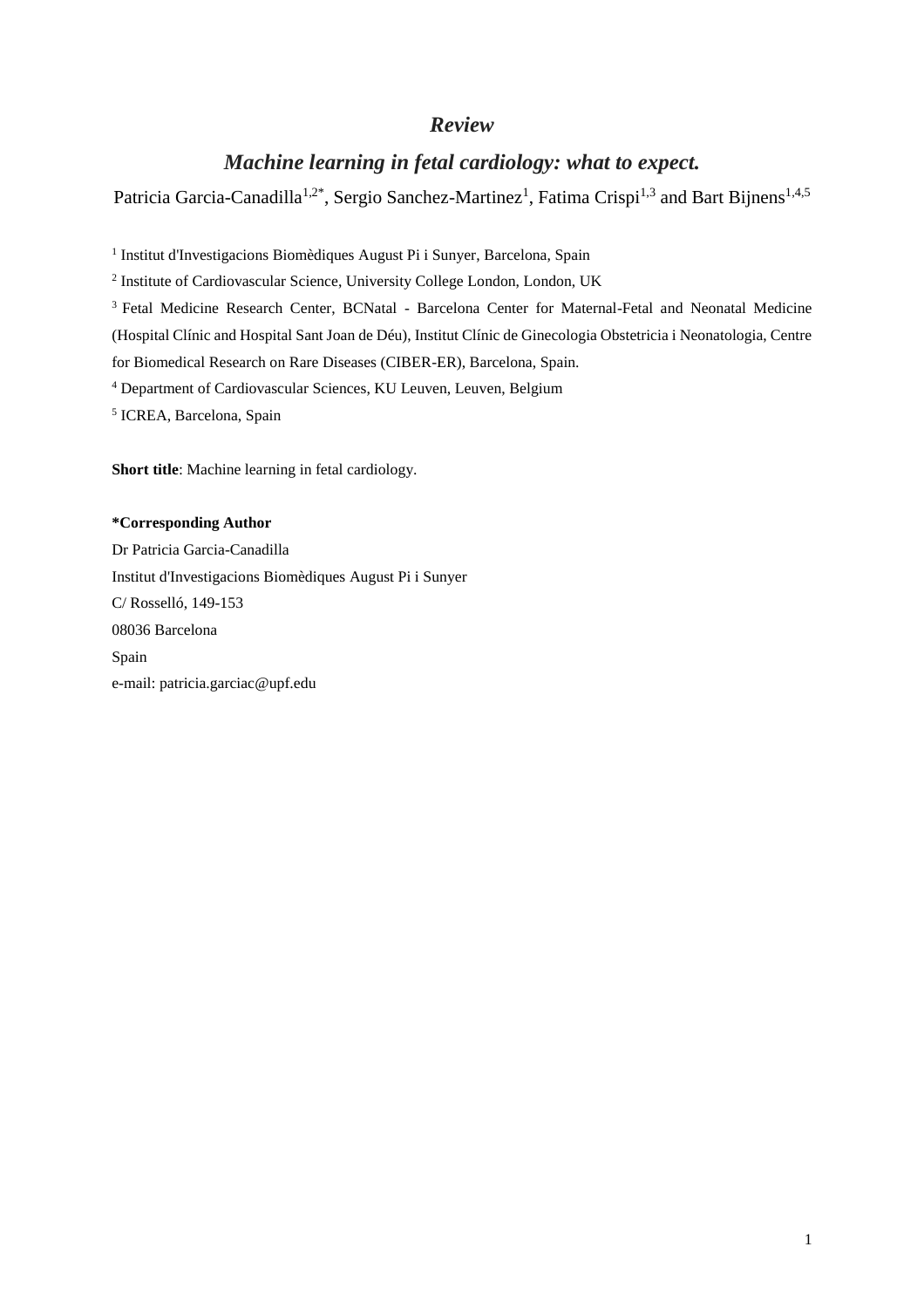## **ABSTRACT**

In Fetal Cardiology, imaging, and especially echocardiography, has demonstrated to help in the diagnosis and monitoring of fetuses with a compromised cardiovascular system potentially associated to several fetal conditions. Different ultrasound approaches are currently used to evaluate fetal cardiac structure and function, including conventional 2D imaging, M-mode and Tissue Doppler Imaging among others. However, assessing the fetal heart is still challenging mainly due to involuntary movements of the fetus, the small size of the heart and the lack of expertise in fetal echocardiography of some sonographers. Therefore, the use of new technologies to improve the primary acquired images, help extracting measurements, or to aid in the diagnosis of cardiac abnormalities, is of great importance for optimal assessment of the fetal heart. Machine leaning (ML) is a computer science discipline focused on teaching a computer to perform tasks with specific goals without explicitly programming the rules on how to perform this task. In this review we provide a brief overview on the potential of ML techniques to improve the evaluation of fetal cardiac function by optimising the image acquisition and quantification/segmentation, as well as aid in improving the prenatal diagnoses of fetal cardiac remodelling and abnormalities.

**Keywords:** machine learning; deep learning; artificial intelligence; fetal cardiology; obstetrics; echocardiography; decision support systems.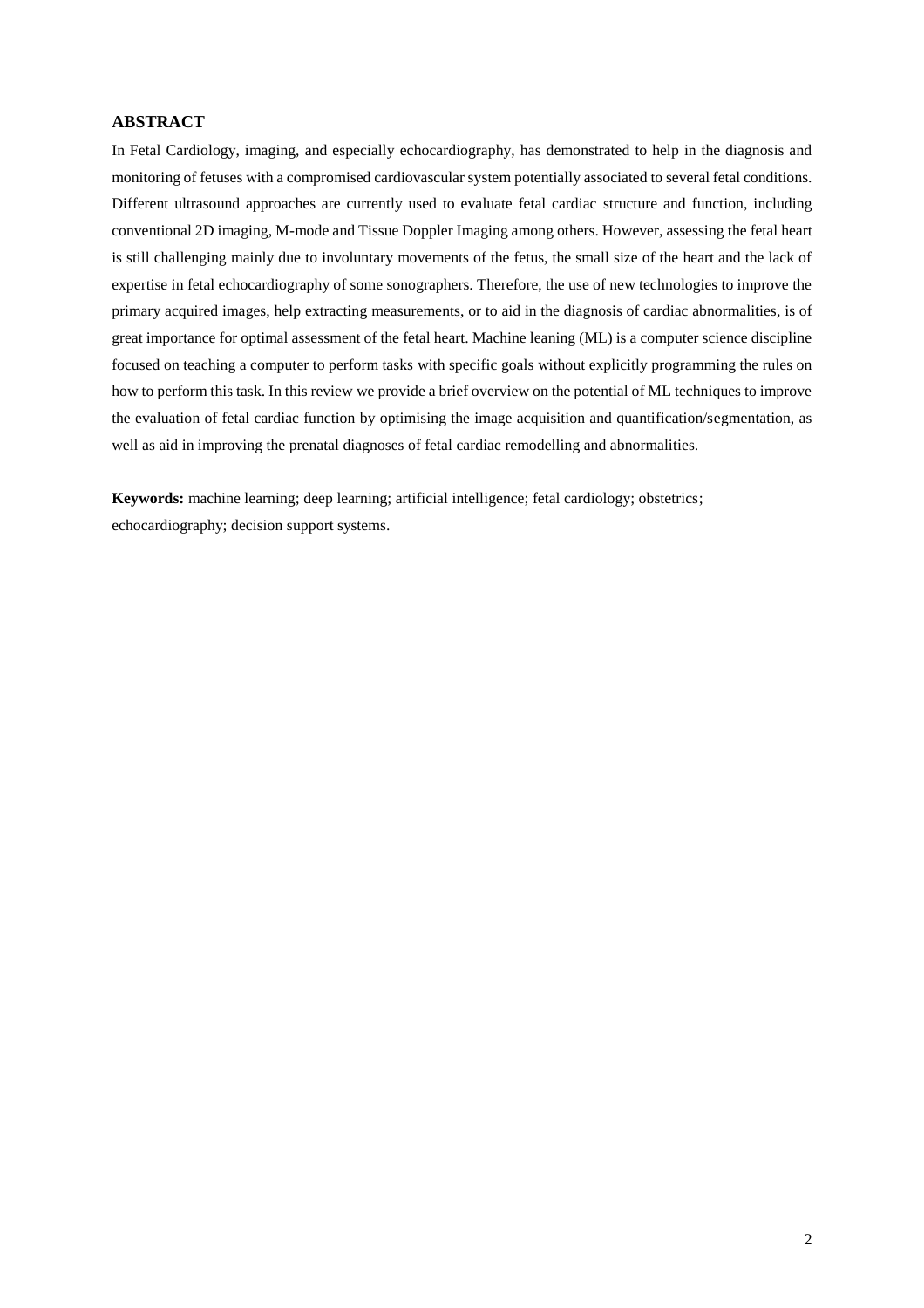#### **1. Introduction**

Fetal echocardiography was introduced to assess fetal cardiac function only 15 years ago (in 2004 the first study was performed). It has evolved from the description of cardiac anatomical abnormalities towards the quantitative assessment of cardiac dimensions, shape and function, and demonstrated to be useful in the diagnosis and monitoring of fetuses with a compromised cardiovascular system related to several fetal conditions, such as intrauterine growth restriction (IUGR), twin-to-twin transfusion syndrome, congenital heart disease, etc [1–3]. Moreover, some cardiac parameters have already shown to be helpful to predict perinatal problems and long-term cardiovascular outcome [4].

Different ultrasound (US) approaches are currently used to evaluate fetal cardiac function, including conventional 2D imaging, M-mode, blood-pool and Tissue Doppler Imaging (TDI), 2D speckle tracking and 4Dspatio-temporal imaging correlation (STIC) [4,5]. For any evaluation, an optimal image of the fetal heart is crucial to adequately assess cardiac structure and function. However, assessing fetal cardiac function is still challenging due to involuntary movements of the fetus, the small size of the heart, high heart rate, the limited access to the fetus and the lack of expertise in fetal echocardiography of some sonographers. After having obtained an optimal image, measurements have to be performed in order to extract relevant cardiac features that relate to remodelling and functional status. Currently, these are mainly carried out manually by the sonographer, either during the investigation or offline using a dedicated workstation. Therefore, the use of new technologies to improve the primary acquired images or help extracting and standardising measurements is of great importance for optimal assessment of the fetal heart.

Machine leaning (ML) is a computer science discipline focused on teaching a computer to perform tasks, with a specific goal in mind, without explicitly programming the rules on how to perform this task. Mathematically speaking, learning occurs when a computer iteratively improves its performance on the given task (e.g., classification of a disease or estimation of clinical measurements) with experience, or in other words, when it is exposed to data [6]. Usually, ML algorithms are classified in two approaches: supervised and unsupervised learning algorithms (see Figure 1). Deep learning (DL), a popular algorithm (and often thought of when the term Machine Learning is used) just a subset of machine learning that uses a layered structure of calculations know as artificial neural networks (ANN) on unstructured data. Figure 2 illustrates the typical pipeline for both supervised and unsupervised learning algorithms. Supervised learning requires explicit ground truth goals (diagnostic labels, outcomes, reference image measurements, etc.) from which the algorithm can optimize its performance during training. Supervised learning algorithms can be further classified into classification and regression (see Figure 1). Classification techniques evaluate the given input and come up with a category such as 'red' or 'blue' or 'disease' or 'non disease, while regression techniques result in a continuous output: the value of the predicted quantity (such as a probability of a diagnosis). Besides DL, the most common classification algorithms include decision trees, support vector machine (SVM), etc., while linear and logistic regressions are typical regression algorithms (see Figure 1). On the other hand, unsupervised learning algorithms receive unlabelled examples and aim at discovering main patterns or similarities in the data, which would correspond to different disease manifestations or different phenotypes within a given disease, or different temporal evolution. Consequently, supervised learning is commonly used when the final goal is well known at the time of learning and unsupervised learning is used as an exploratory tool and usually the final goal follows from the analysis of the obtained results. Unsupervised learning algorithms can be further classified into clustering and dimensionality reduction as illustrated in Figure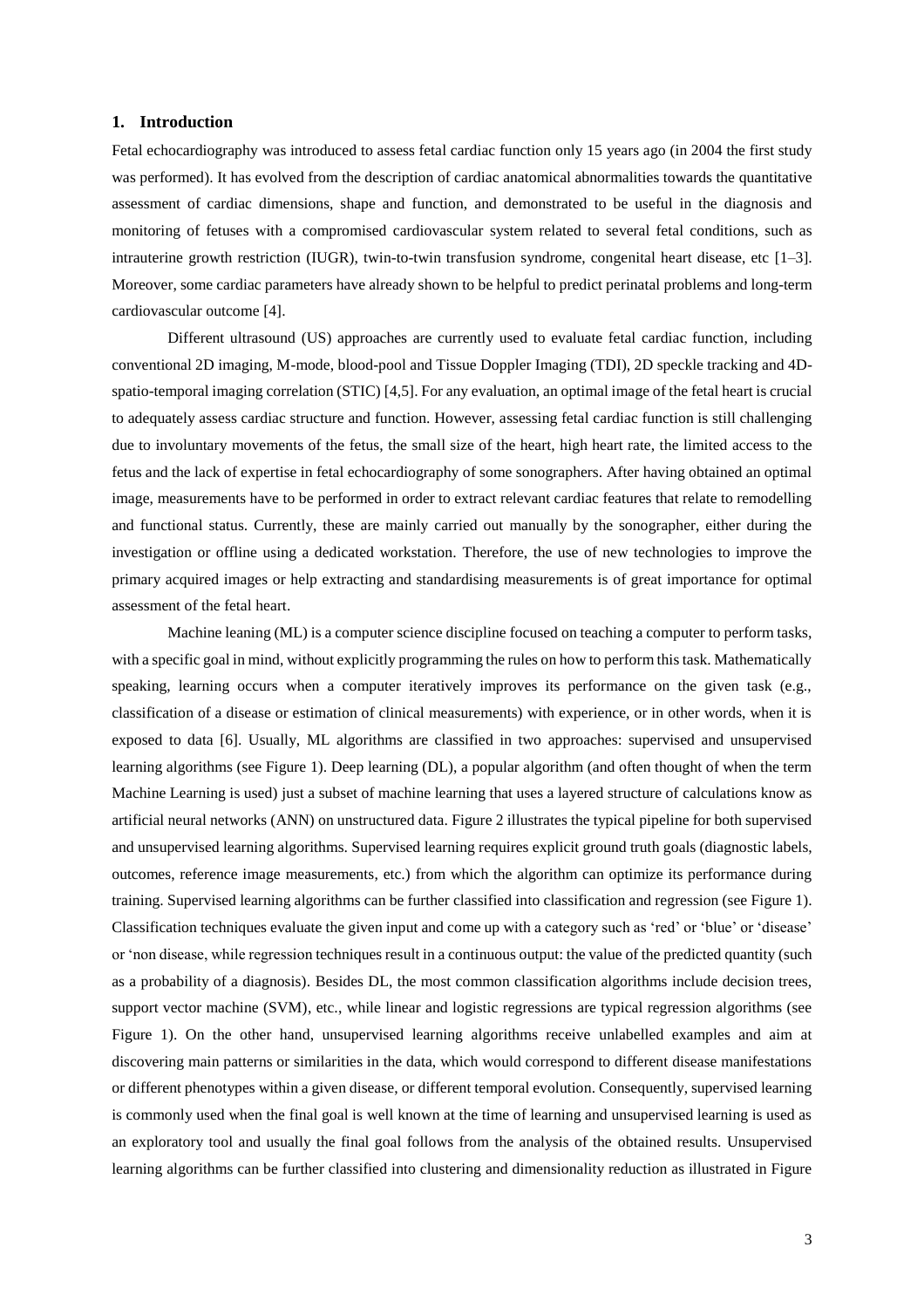1. Typical clustering algorithms include K-means or Gaussian mixture models, while principal component analysis (PCA), and linear discriminant analysis (LCA) are classical dimensionality reduction techniques.

Once ML models are trained, their performance on unseen data (referred to as *test set*) is known as the model's generalizability (Figure 2). Models that perform considerably better on the training set compared to the *test set* are overfitted, which means that they have a big adherence to the training cases, but new patients are not correctly handled. Finding a good balance between training and testing performance is thus crucial for the application of ML models in clinical settings. A related highly relevant risk when using ML for clinical decision making is how to deal with, and not miss, rare occurrences in the (testing) data that were underrepresented in the *training dataset*. To circumvent this risk, ML approaches (and especially supervised once) need to be trained with a dataset that sufficiently captures the phenomenon under study. For clinical decision making, an unsupervised approach that highlights these rare instances might therefore be better as compared to a supervised one that forces decisions towards what was trained for. In order to learn more about ML concepts, we refer the reader to the review paper by Deo [7].

ML techniques can help to optimise image acquisition protocols, thus reducing the acquisition time and ensuring optimal quality, and can help extracting comprehensive and standardised information for a better evaluation of cardiac function. In this review we provide a brief overview on machine/deep learning applications in obstetrics with a particular focus on the evaluation of fetal cardiac function by optimising the image acquisition and quantification/segmentation, as well as aid in improving the prenatal diagnoses of fetal cardiac remodelling and abnormalities.

#### **2. Machine learning for data acquisition**

Image acquisition is the first step towards building a system to optimise the characterisation of fetal cardiac function. This step is of capital importance, as the extracted information will be greatly conditioned by the intrinsic quality and amount of input data. The acquisition of the best standard fetal views is labour-intensive and relies on the sonographer's experience. The resulting inter-operator variability in image acquisition hampers individual temporal follow-up, or the combination of different data sources for research purposes. In this sense, ML-powered acquisition methods to speed up the acquisition, decrease the learning curve, and standardise the resulting images seem highly desirable, as they promise to boost data quality and standardisation with minimal human intervention.

The improvement of image acquisition using ML is based on evaluating the current (2D/3D) image on the screen by scoring how closely it resembles the type of view that was intended. This view was learned during a training phase (without explicitly defining the image appearance or content, this is learned by the algorithm). Many ML approaches can be used, but deep learning, using ANN, seems the most promising.

The acquisition of the fetal facial standard plane (FFSP) is a requisite to extract biometric measurements and perform diagnosis during US examination. Lei et al. [8] automated this task with a SVM classifier. More recently, Yu et al. [9] leveraged the power of deep convolutional neural networks (CNNs) to automatically recognize the FFSP during routine US examination. Another standard plane is that of the fetal abdominal region, which allows measuring the abdominal circumference (AC) and estimating fetal weight as a proxy for fetal health. CNNs have already been trained to automatically find the abdominal region in a US image, and then determine image quality by assessing the goodness of depiction for key structures as the stomach bubble and the umbilical vein [10]. In a similar fashion, Rahmutallah et al. [11,12] trained an Adaptative Boosting (AdaBoost) model to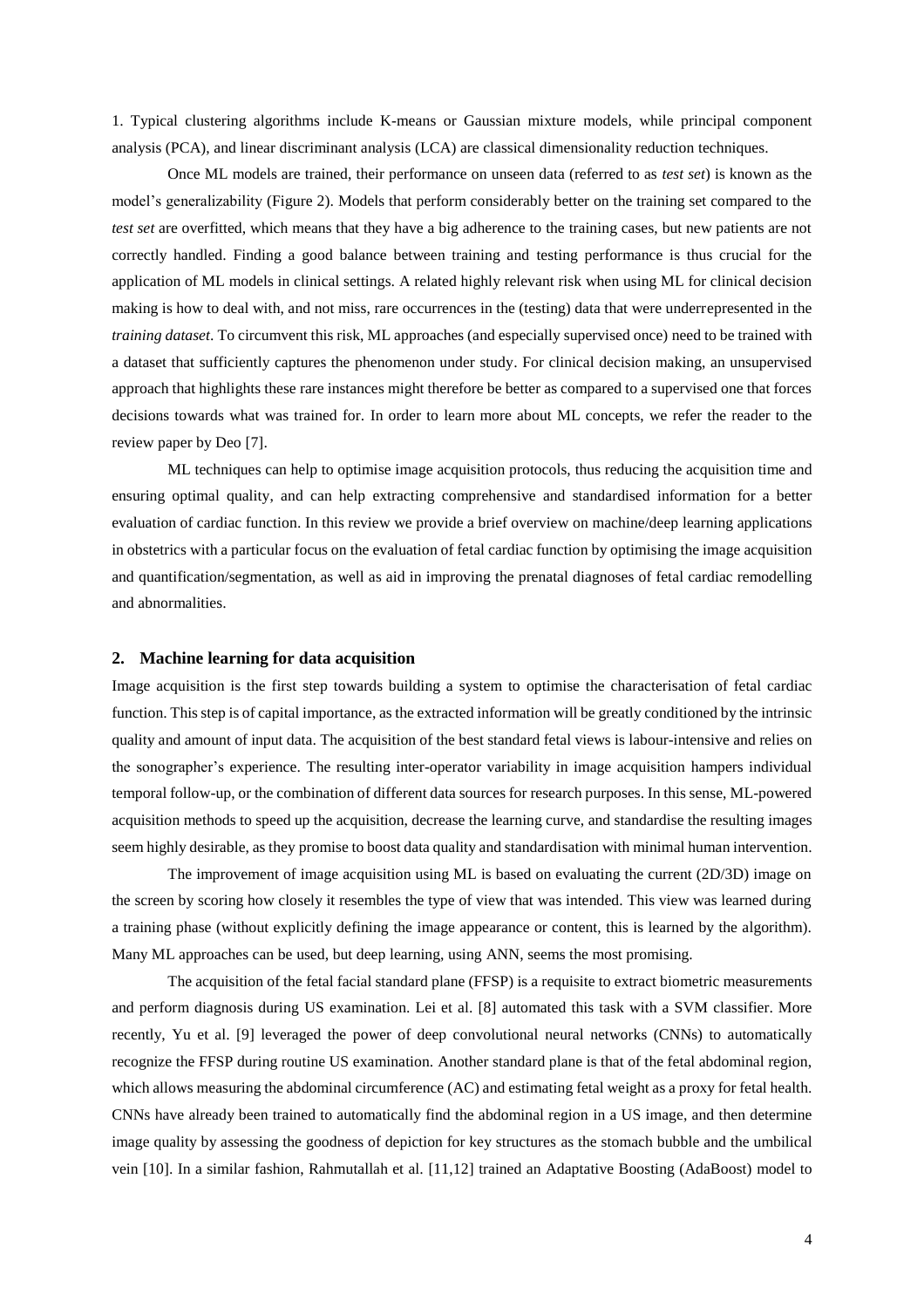detect these two structures in 2D US images for the purpose of scoring image quality. Other ensemble approaches have been proposed to categorise unlabelled fetal 2D US images. In particular, Yaqub et al. used a random forest (RF) classifier to detect meaningful structures from different regions inside the images [13]. A more ambitious project using CNNs targeted the classification of a broader collection of fetal images planes, by automatic recognition of 14 different fetal structures in 2D US images[14]. Concerning 3D fetal US, Raynaud et al. proposed an ensemble of DL for feature extraction and RF for classification of organs with the purpose of automatically encoding anatomical variability while discarding the fetus pose [15].

Detection of the standard scan plane in fetal brain US is an essential step in the assessment of fetal development. This task was achieved by Li et al. [16] using a CNN approach in 3D fetal US. Concerning quality control, Yaqub et al. proposed a DL solution that automatically assessed whether transventricular 2D US images of the fetal brain met clinical standards [17]. Namely, they first localised the fetal brain, detected the regions of interest, and finally learned the US patterns that enable plane verification. ML techniques have also been used to automatically identify the transthalamic plane in 3D US, to then assess brain biometrics such as the fetal biparietal diameter (BPD) and head circumference (HC) [18].

Specific studies involving ML techniques for imaging the fetal heart are still scarce. Among the few examples found, Bridge et al. implemented a framework for tracking the key variables appearing in freehand 2D US scanning videos of the healthy fetal heart, through the use of regression forests [19]. Concerning the electrical activity, Yu et al. used independent component analysis [20] and Muduli et al. used DL to reconstruct the fetalelectrocardiogram (EKG) from abdominal ECG recordings [21]. A next step towards automating the fetal US scanning consists of coupling the image plane/volume recognition with a robot arm that performs the scanning, which has been pioneered by Wang S et al. [22].

ML approaches for improved fetal data acquisition are already a reality in research settings and are expected to become clinically available in the short-term (5 years). In the mid-term, ML techniques may be combined with robotics to automatically extract standardised fetal imaging views.

#### **3. Machine learning for image quantification and feature extraction**

Fetal biometric parameters such as HC, BPD, AC, femur length (FL) or thickness of nuchal translucency are commonly used for the estimation of fetal weight, gestational age (GA) and the detection of fetal abnormalities during prenatal US examinations. An accurate estimation of fetal weight and GA is essential to detect any abnormal fetal growth pattern, such as small or large for GA, intrauterine growth restriction (IUGR) or cardiac abnormalities. Kim et al. have recently published a DL model to automatically calculate HC, together with the BPD from 2D US images [23]. A different approach was used by Li et al., which first used RF to localise the fetal head and then ellipse fitting to estimate HC from 2D US images [24]. Van Den Heuvel et al. went a step further and implemented a DL model that calculated HC from obstetric sweep protocol data [25]. These data likely do not contain standard planes, thus their method has a great potential to be applied in resource-constrained countries, where there is a lack of skilled obstetricians. Lorenz et al. have recently published a pipeline combining RF, shape models and CNNs to automatically perform view recognition and anatomical landmark location, with the objective of measuring the AC [26] from 3D US recordings. Similarly, Kim et al. used a CNN to estimate AC from 2D US data [27]. For further information on biometric measurements, we refer the reader to a recent review of automated techniques for the interpretation of fetal abnormalities [28].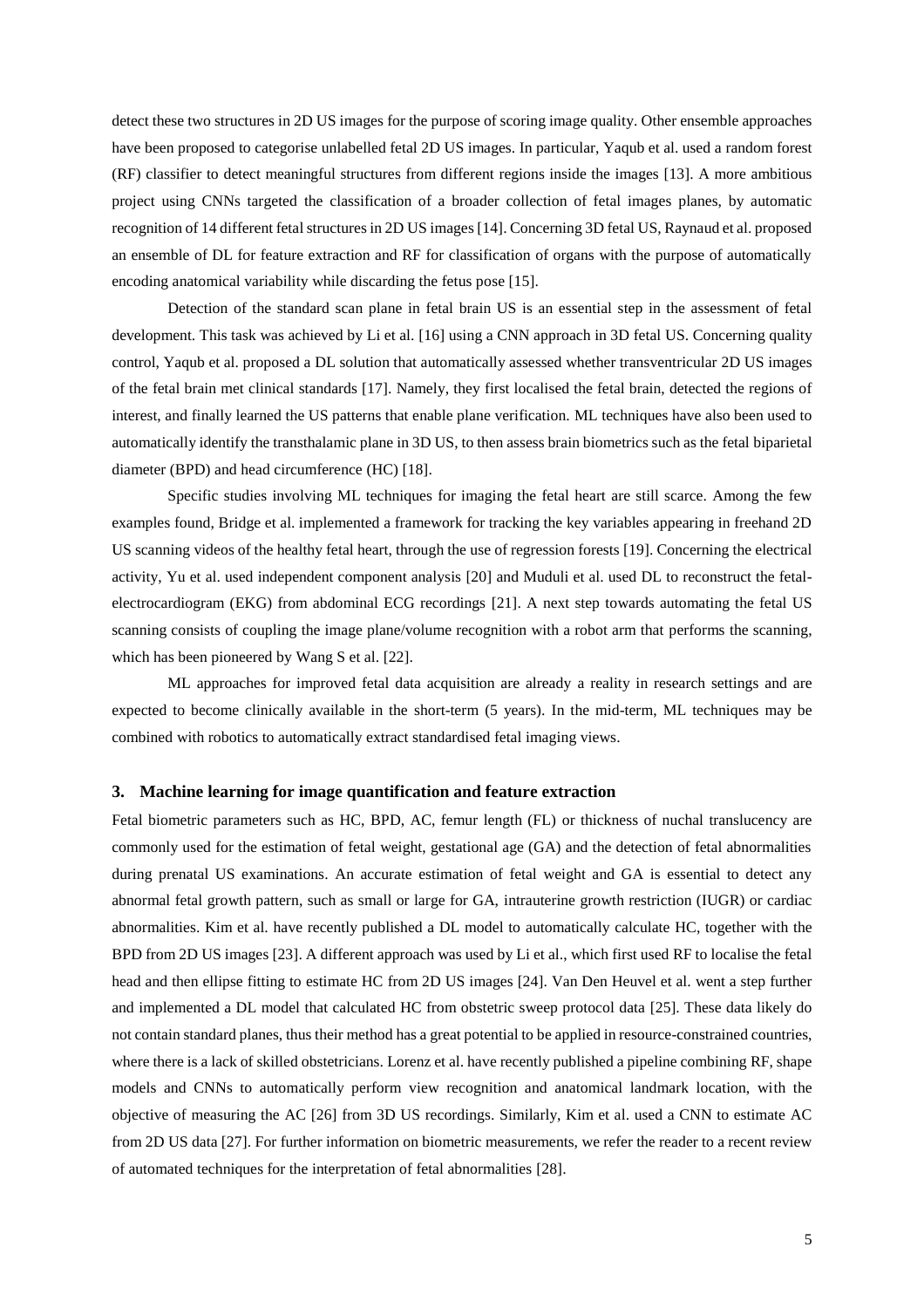ML methods have been proposed in the last decades to improve the estimation of gestational age in women with uncertain or unknown menstrual date [29] and to improve the estimation of fetal weight during gestation. For example, Ashley I et al. [30] explored whether data available at birth can be used to accurately predict estimated fetal weight over the course of gestation using different ML methods such as RF or regression trees in a database of more than 10.000 normal and high-risk pregnancies. The authors found that ML algorithms estimate fetal weight better than other commonly used methods. Chuang et al. [31] developed an ANN to estimate fetal weight using morphometric data from 991 fetuses, reporting a mean absolute percent error of 6.15%.

Apart from measuring fetal biometrics and estimating fetal weight, recent ML approaches have been geared towards segmentation to identify fetal structures and organs to timely find fetal abnormalities so that necessary action can be taken. Namburete et al. used a RF classifier to segment cranial pixels in 2D US images [32]. More recently, Li et al. used a DL approach to automatically segment the fetal body and the amniotic fluid from 2D US data [33]. Other examples of DL for segmentation have targeted the fetal brain and lungs [34,35], and these two organs plus the placenta and the maternal kidneys from magnetic resonance imaging [36]. Last, an ensemble of decision trees has been used to automatically segment fetal brain structures in 3D US images [37].

Concerning the fetal heart, the bulk of research focuses on automatically measuring the heartbeat. Some examples are the detection of cardiac activity from a predefined free-hand US sweep of the maternal abdomen using a classification model [38], the extraction of fetal heart rate from cardiotocograms (CTG) using dimensionality reduction [39], or measuring fetal QRS complexes from maternal ECG recordings using ANN [40]. More recently, Sulas et al. have used ANN to detect heart beats from pulse-wave Doppler envelope signals extracted from B-mode videos [41]. For more on measuring cardiac activity from fetal US using ML techniques, the reader might be interested in the review paper by Alnuaimi et al. [42].

The application of ML algorithms to extract features from fetal echocardiographic data are already being used in some high-end scanners, in particular for the calculation of pulsatility indices from peripheral blood flow recordings. This is expected to be translated to cardiac flows soon. In the mid-term, these scanners will also estimate the GA and assess the fetal growth based on the automatic extraction of the different biometric measurements discussed above.

#### **4. Machine learning for fetal diagnosis**

Prenatal diagnosis of fetal abnormalities has greatly benefited from advances in US technology and, in the last years also from the advances in ML. ML algorithms have been used in different applications within fetal US medicine such as to predict preterm births [43,44], risk for euploidy, trisomy 21 and other chromosomal aneuploidies [45] or the prediction of perinatal outcomes on asymptomatic short cervical length [46] among others. Regarding fetal cardiology, one of the subfields in which ML has been extensively applied in the last decades is in the improvement of the diagnosis of fetal hypoxia or acidaemia based on the analysis of CTG. CTG is routinely used to record and monitor fetal heart rate and uterine contractions during antepartum and intrapartum periods, to detect the symptoms of fetal distress as early as possible. In clinical practice, CTG traces are visually examined by clinicians and their interpretation is largely dependent on clinician's expertise leading to high inter and intra-observer variability. Therefore, despite the existence of standardised guidelines, the accuracy and robustness of CTG to improve prenatal outcome remains controversial. The use of ML to improve the predictive capacity of CTG recordings was first presented by Bassil et al. in the late 80's [47]. Since then, several attempts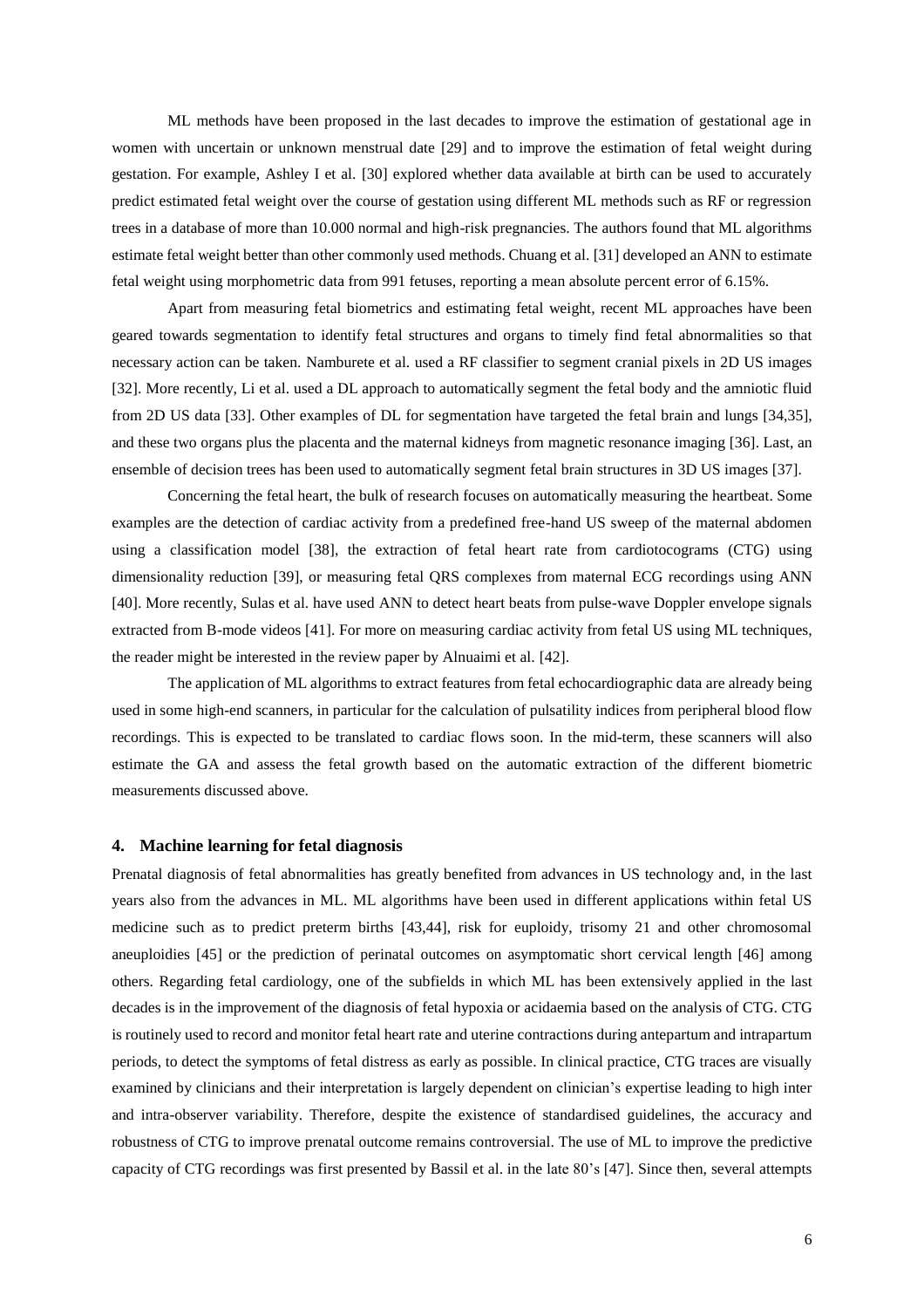have been made to increase the effectiveness of the automatic evaluation of CTG traced using different ML and DL methods including ANN, SVM, or RF among others. Most of the publications have used two different open access CTG databases to evaluate their proposed ML algorithms: one from the University Hospital in Brno (Czech Republic), including 552 CTG recordings [49]; and another from the University of Porto (Portugal), which includes 2126 CTG recordings [50]. We have summarised the publications on the use of ML in the analysis of CTGs for the last 10 years in the Supplementary Table S1. For a review of older publications, we refer the reader to the review of Graham E.M. et al. [48]. The best results were obtained by Iraji M.S. [51] using the Portuguese database showing an accuracy of 99.5%. There have also been some attempts to translate this into clinical practice by the development of software such as 'Infant', 'PeriCALM' [52,53] or 'Foetos' [54] or the development of mobile/website applications [55,56] to provide additional support in the interpretation of CTG signals and therefore to improve the assessment of fetal status. However, there is no evidence on whether these systems really improved the prediction of fetal distress or acidaemia compared to visual CTG interpretation alone, and reports about their clinical performance were not found. In a recent systematic review, the degree of inter-observer reliability between human and ML interpretation of CTG signals was determined [57], concluding that the use of ML for the interpretation of CTGs during labour does not improve neonatal outcome and has yet to prove its reliability relative to expert observers. The root of the problem may be that any supervised ML-based system needs to be trained with human annotations, and given that the benefit of CTGs themselves for labour monitoring has not been clearly demonstrated, it is not surprising that adding an automatic system to evaluate the CTG signals with similar information does not offer advantages in reducing adverse perinatal outcomes.

IUGR, which affects about 10% of the pregnancies, has been associated with cardiac remodelling in utero that can persists postnatally [58–60]. An early detection of IUGR can improve the perinatal outcome of these fetuses and reduce the risk of cardiovascular mortality in adulthood. The first study proposing the use of ML for the detection of IUGR using biometric data was presented by Gurgen F. et al. in 1997 [61]. In this study an ANN was implemented to approximate the growth curves of fetuses showing an accuracy of 95% in the detection of IUGR. Later, Magenes G. et al.[62] proposed a SVM to detect IUGR using CTG data, showing good classification results in a cohort of 70 fetuses. In 2014, Gadagkar A. et al. [63] developed an ANN system for the diagnosis of IUGR using only 2D US morphometric measurements from almost 300 fetuses, showing similar results that the ones obtained clinically in the same study population. Similarly, Rawat V. et al. [64] implemented an ANN model using again 2D US morphometric measurements from a total of 120 fetuses. Recently, Kuhle S. et al. [65] compared different ML methods to predict fetal growth abnormalities in a cohort of more than 30.000 patients. However, the authors reported that the ML methods used, did not offer any advantage over logistic regression in the prediction of fetal growth abnormalities. The main limitation of all these studies is that the detection of IUGR was performed considering only morphometric data, which only provide information about the fetal weight, without considering any other data such as blood flow velocities or cardiac deformation measured by Doppler or B-mode US respectively. It is known that IUGR fetuses show abnormal blood flow patterns in the fetal circulation detected by Doppler US [66,67], and also signs of longitudinal systolic dysfunction [58]. It has been recently demonstrated that unsupervised ML algorithms using both echocardiographic (including myocardial strain traces) and clinical data can be used to find groups of similar patients within a heart failure cohort and identify individuals with beneficial response to cardiac resynchronization therapy [68]. A similar approach integrating clinical and heterogeneous echocardiographic data could be implemented to improve the detection of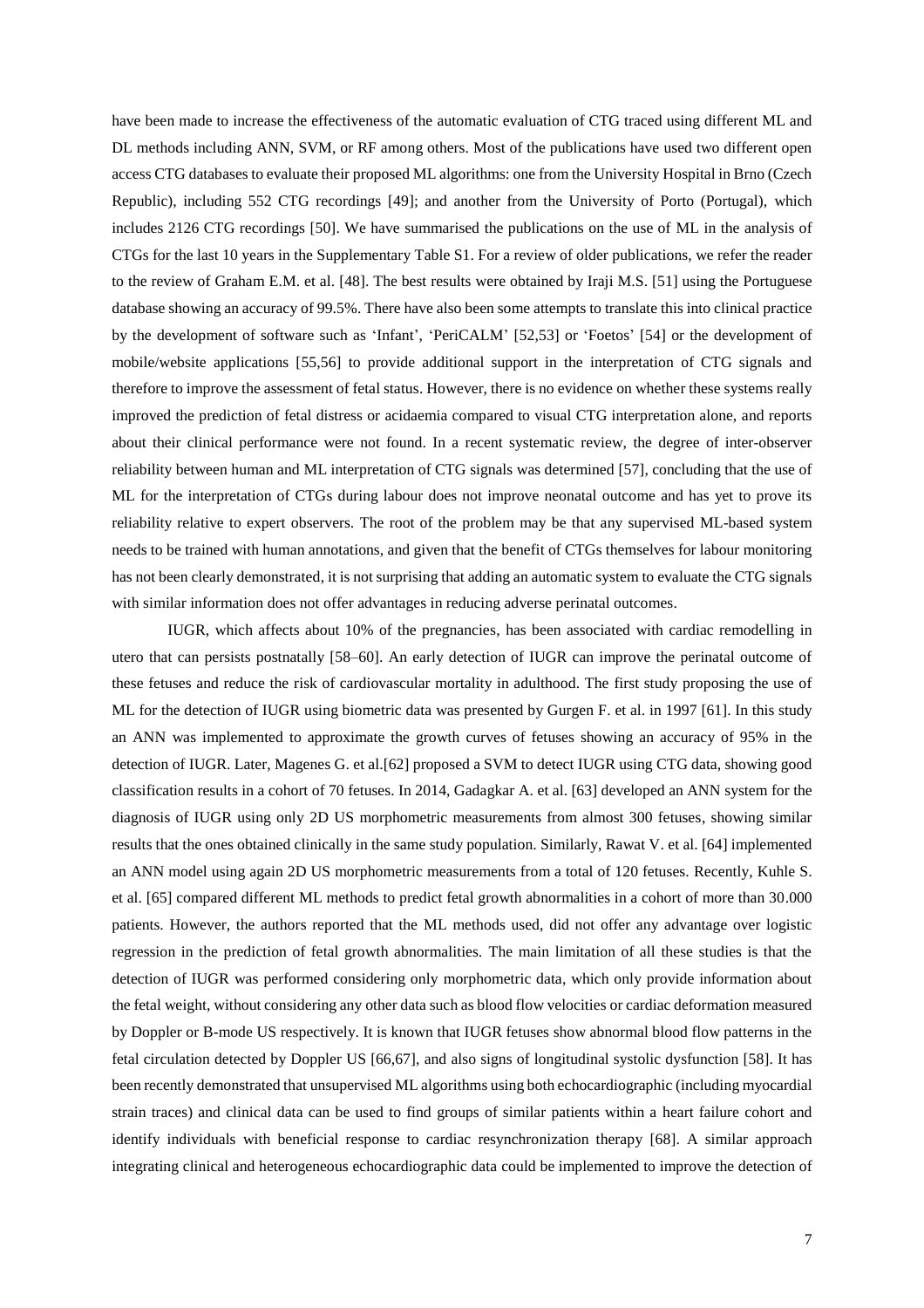IUGR fetuses, identify those at high risk of adverse perinatal outcome and aid clinicians in finding optimal treatment strategies. However, ML methods require a large number of patients during training in order to be able to capture the range of possible abnormalities, which is a limitation in fetal medicine as the number of patients is scarce. One possibility to overcome this limitation is to combine ML with 'data augmentation' through physiological computational modelling as proposed by Hoodbhoy Z et al [69]. Lumped models of the fetal circulation have demonstrated to be able to realistically simulate the hemodynamics of the fetus in many different conditions [66,67,70], thus providing virtual, but physiologically plausible Doppler traces. Using these models, virtual patients' populations can be created where the ratio of abnormal/normal cases can be increased so that the learning of the ML algorithms is less dependent on the data provided.

Finally, ML has been recently applied to improve the prenatal diagnosis of congenital heart diseases (CHD). Yeo L et al. presented an intelligent navigation method called 'FINE' to automatically obtain different echocardiography anatomical views of the fetal heart and identify abnormalities within the cardiac anatomy. The tool was able to demonstrate evidence of abnormal fetal cardiac anatomy in four abnormal cases [71]. More recently, Arnaout R et al. proposed the use of a fully-convolutional DL method in a supervised manner to: 1) identify the 5 most important views of the fetal heart, 2) segment and measure the cardiac structures, and 3) distinguish between normal and Tetralogy of Fallot and Hypoplastic Left Heart Syndrome (HLHS) using 685 echocardiograms from fetuses from 18 to 24 weeks of GA [72]. The best results were obtained in the diagnosis of HLHS vs. normal with a sensitivity and specificity of 100% and 90%, respectively. Although the results look promising, one of the main limitations of this study is that only two CHDs were evaluated, and that the DL system was only trained with images from one US machine without considering the variability in echocardiographs. Therefore, further studies with bigger datasets from different US machines need to be performed.

#### **5. Conclusions**

Given that ML approaches have become ubiquitous in our daily lives, they will become more and more integrated in clinical practice and in the assessment of the fetal heart. It is important to distinguish the different tasks involved in clinical decision making to understand how, and which type of, ML can be optimally employed. For obtaining the best image quality in the shortest possible time and with the smallest learning curve; as well as for the standardised extraction of specific measurements from the images, ML approaches based on Deep Learning have shown great promise and are currently being implemented into the high-end clinical scanners. However, when the diagnostic interpretation is performed, and especially when a treatment decision needs to be made, the 'blackbox' approach inherent to e.g. DL becomes problematic given its dependence on a large and very inclusive dataset with correct clinical labels and the inherent difficulty to provide an intuitive clinical explanation for the proposed decision. Here, other ML approaches, based on for example the identification of individuals with similar (complex and multimodal) clinical data and imaging features, seems more promising and is explored in different centres.

Therefore, when carefully used and validated, and taking into account all privacy, security and auditing measures relevant for the use of clinical data, ML can play an important role in standardising fetal cardiac data and provide support in the clinical interpretation and suggestion of the best preventive and interventional approach to optimise perinatal as well as long term cardiovascular health (Figure 3).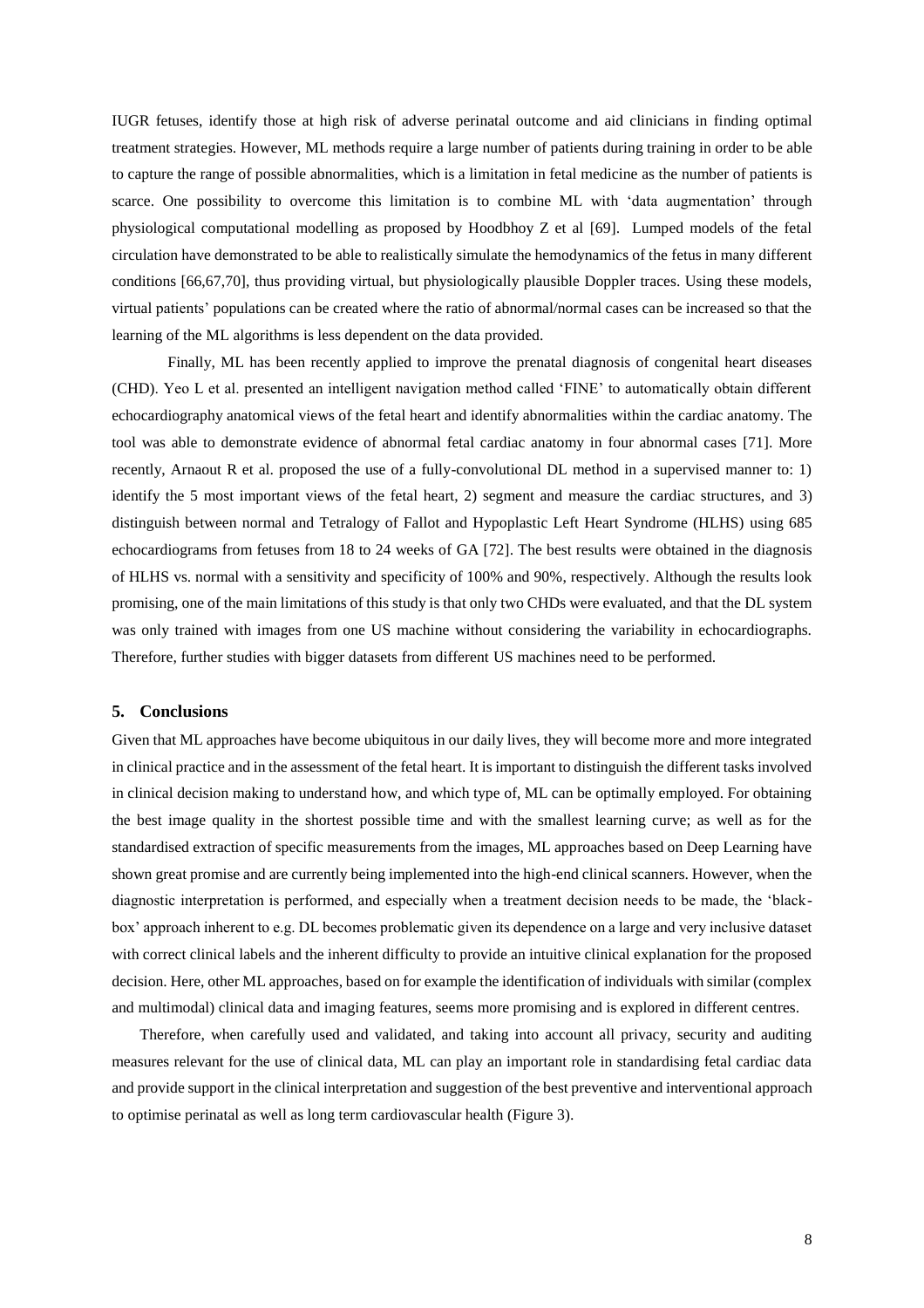## **6. Statements**

## **6.1. Acknowledgement**

No acknowledgements.

## **6.2. Disclosure Statement**

The authors have no conflicts of interest to declare.

## **6.3. Funding Sources**

This project has been partially funded with support of "la Caixa" Foundation under grant agreement LCF/PR/GN14/10270005, the Instituto de Salud Carlos III (PI17/00675) integrados en el Plan Nacional de I+D+I y cofinanciados por el ISCIII-Subdirección General de Evaluación y el Fondo Europeo de Desarrollo Regional (FEDER) "Una manera de hacer Europa", the Centro de Investigación Biomédica en Red de Enfermedades Raras (ERPR04G719/2016), Cerebra Foundation for the Brain Injured Child (Carmarthen, Wales, UK) and AGAUR 2017 SGR grant nº 1531.

## **7. Author Contributions**

Patricia Garcia-Canadilla has participated in the conception and design of the review, drafted the work, approved the final version and agreed on the accuracy and integrity of the work.

Sergio Sanchez-Martinez has participated in the conception and design of the review, drafted the work, approved the final version and agreed on the accuracy and integrity of the work.

Fatima Crispi has participated in the design of the review, revisited it critically for important intellectual content, approved the final version and agreed on the accuracy and integrity of the work.

Bart Bijnens has participated in the conception and design of the review, drafted the work, approved the final version and agreed on the accuracy and integrity of the work.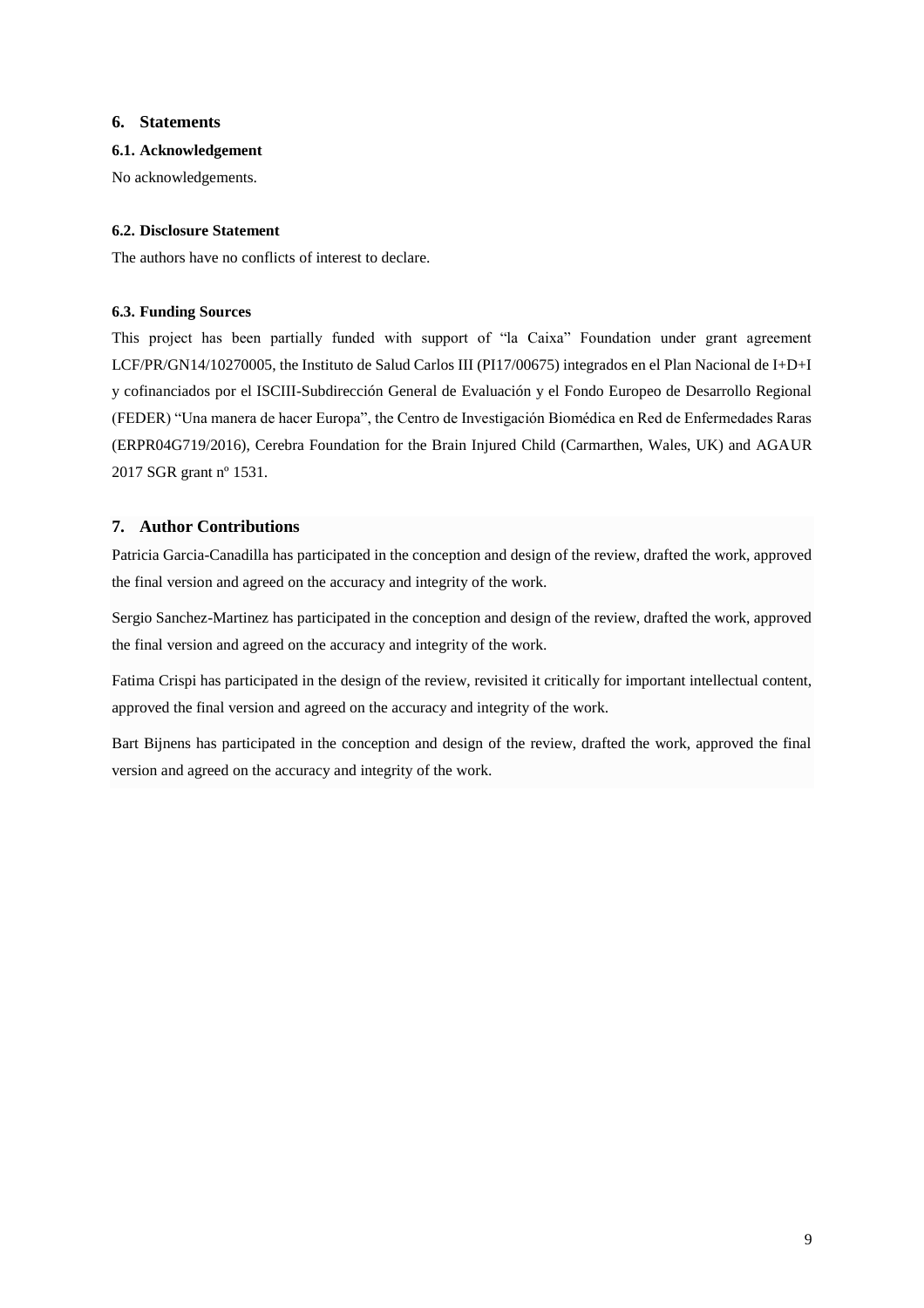### **8. References**

- 1 Rychik J, Tian Z, Bebbington M, Xu F, McCann M, Mann S, et al. The twin-twin transfusion syndrome: spectrum of cardiovascular abnormality and development of a cardiovascular score to assess severity of disease. Am J Obstet Gynecol. 2007 Oct;197(4):392.e1-392.e8.
- 2 Crispi F, Hernandez-Andrade E, Pelsers MMAL, Plasencia W, Benavides-Serralde JA, Eixarch E, et al. Cardiac dysfunction and cell damage across clinical stages of severity in growth-restricted fetuses. Am J Obstet Gynecol. 2008 Sep;199(3):254.e1-254.e8.
- 3 Van Mieghem T, Gucciardo L, Doné E, Van Schoubroeck D, Graatsma EM, Visser GHA, et al. Left ventricular cardiac function in fetuses with congenital diaphragmatic hernia and the effect of fetal endoscopic tracheal occlusion. Ultrasound Obstet Gynecol. 2009 Oct;34(4):424–9.
- 4 Crispi F, Gratacs E. Fetal cardiac function: Technical considerations and potential research and clinical applications. Fetal Diagn Ther. 2012;32(1–2):47–64.
- 5 Crispi F, Valenzuela-Alcaraz B, Cruz-Lemini M, Gratacós E. Ultrasound assessment of fetal cardiac function. Australas J ultrasound Med. 2013 Nov;16(4):158–67.
- 6 Mitchell TM. Machine Learning. McGraw Hill; 1997.
- 7 Deo RC. Machine Learning in Medicine. Circulation. 2015 Nov;132(20):1920–30.
- 8 Lei B, Zhuo L, Chen S, Li S, Ni D, Wang T. Automatic recognition of fetal standard plane in ultrasound image. 2014 IEEE 11th International Symposium on Biomedical Imaging (ISBI). IEEE; 2014; pp 85–8.
- 9 Yu Z, Wu L, Ni D, Chen S, Li S, Wang T, et al. Fetal facial standard plane recognition via deep convolutional neural networks. Chinese J Biomed Eng. 2017;36(3):267–75.
- 10 Wu L, Cheng JZ, Li S, Lei B, Wang T, Ni D. FUIQA: Fetal ultrasound image quality assessment with deep convolutional networks. IEEE Trans Cybern. 2017;47(5):1336–49.
- 11 Rahmatullah B, Sarris I, Papageorghiou A, Noble JA. Quality control of fetal ultrasound images: Detection of abdomen anatomical landmarks using AdaBoost. 2011 IEEE International Symposium on Biomedical Imaging: From Nano to Macro. IEEE; 2011; pp 6–9.
- 12 Rahmatullah B, Papageorghiou AT, Noble JA. Image Analysis Using Machine Learning: Anatomical Landmarks Detection in Fetal Ultrasound Images. 2012 IEEE 36th Annual Computer Software and Applications Conference. IEEE; 2012; pp 354–5.
- 13 Yaqub M, Kelly B, Papageorghiou AT, Noble JA. Guided Random Forests for Identification of Key Fetal Anatomy and Image Categorization in Ultrasound Scans. International Conference on Medical Image Computing and Computer-Assisted Intervention. Springer, Cham; 2015; pp 687–94.
- 14 Sridar P, Kumar A, Quinton A, Nanan R, Kim J, Krishnakumar R. Decision Fusion-Based Fetal Ultrasound Image Plane Classification Using Convolutional Neural Networks. Ultrasound Med Biol. 2019 May;45(5):1259–73.
- 15 Raynaud C, Ciofolo-Veit C, Lefèvre T, Ardon R, Cavallaro A, Salim I, et al. Multi-organ Detection in 3D Fetal Ultrasound with Machine Learning. International Workshop on Fetal and Infant Image Analysis. Springer, Cham; 2017; pp 62–72.
- 16 Li Y, Khanal B, Hou B, Alansary A, Cerrolaza JJ, Sinclair M, et al. Standard plane detection in 3D fetal ultrasound using an iterative transformation network. Lect Notes Comput Sci (including Subser Lect Notes Artif Intell Lect Notes Bioinformatics). 2018;11070 LNCS:392–400.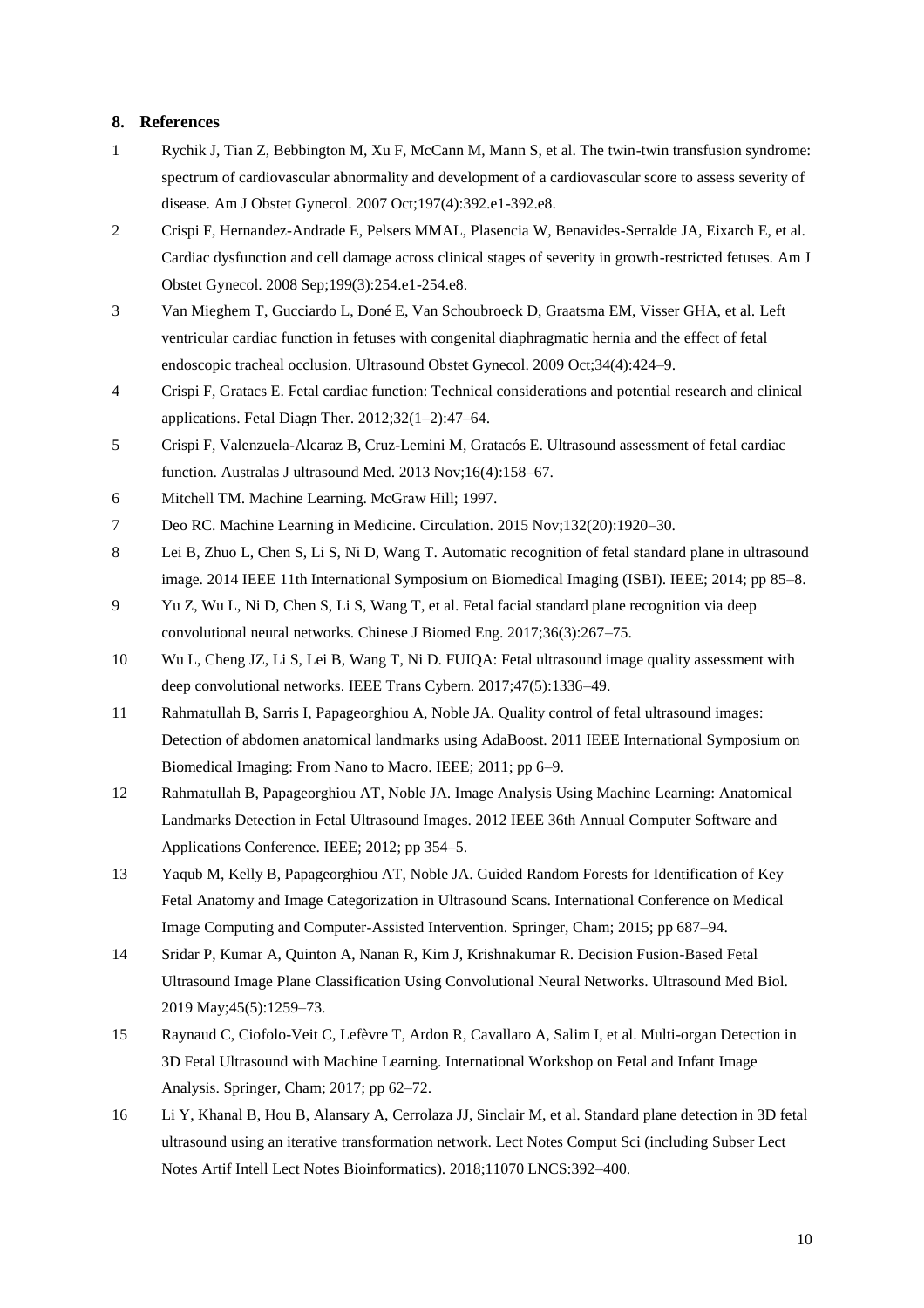- 17 Yaqub M, Kelly B, Papageorghiou AT, Noble JA. A Deep Learning Solution for Automatic Fetal Neurosonographic Diagnostic Plane Verification Using Clinical Standard Constraints. Ultrasound Med Biol. 2017 Dec;43(12):2925–33.
- 18 Ambroise Grandjean G, Hossu G, Bertholdt C, Noble P, Morel O, Grangé G. Artificial intelligence assistance for fetal head biometry: Assessment of automated measurement software. Diagn Interv Imaging. 2018 Sep DOI: 10.1016/J.DIII.2018.08.001
- 19 Bridge CP, Ioannou C, Noble JA. Automated annotation and quantitative description of ultrasound videos of the fetal heart. Med Image Anal. 2017 Feb;36:147–61.
- 20 Yu Q, Yan H, Song L, Guo W, Liu H, Si J, et al. Automatic identifying of maternal ECG source when applying ICA in fetal ECG extraction. Biocybern Biomed Eng. 2018 Jan;38(3):448–55.
- 21 Muduli PR, Gunukula RR, Mukherjee A. A deep learning approach to fetal-ECG signal reconstruction. 2016 Twenty Second National Conference on Communication (NCC). IEEE; 2016; pp 1–6.
- 22 Wang S, Housden J, Noh Y, Singh D, Singh A, Skelton E, et al. Robotic-assisted Ultrasound for Fetal Imaging: Evolution from Single-arm to Dual-arm System. 2019 Feb [cited 2019 Aug 21]. Available from: http://arxiv.org/abs/1902.05458
- 23 Kim HP, Lee SM, Kwon J-Y, Park Y, Kim KC, Seo JK. Automatic evaluation of fetal head biometry from ultrasound images using machine learning. Physiol Meas. 2019 May DOI: 10.1088/1361- 6579/ab21ac
- 24 Li J, Wang Y, Lei B, Cheng J-Z, Qin J, Wang T, et al. Automatic Fetal Head Circumference Measurement in Ultrasound Using Random Forest and Fast Ellipse Fitting. IEEE J Biomed Heal Informatics. 2018 Jan;22(1):215–23.
- 25 van den Heuvel TLA, Petros H, Santini S, de Korte CL, van Ginneken B. Automated Fetal Head Detection and Circumference Estimation from Free-Hand Ultrasound Sweeps Using Deep Learning in Resource-Limited Countries. Ultrasound Med Biol. 2019 Mar;45(3):773–85.
- 26 Lorenz C, Brosch T, Ciofolo-Veit C, Tobias K, Lefevre T, Salim I, et al. Automated abdominal plane and circumference estimation in 3D US for fetal screening. In: Angelini ED, Landman BA, editors. Medical Imaging 2018: Image Processing. SPIE; 2018; p 17.
- 27 Kim B, Kim KC, Park Y, Kwon J-Y, Jang J, Seo JK. Machine-learning-based automatic identification of fetal abdominal circumference from ultrasound images. Physiol Meas. 2018 Oct;39(10):105007.
- 28 Rawat V, Jain A, Shrimali V. Automated Techniques for the Interpretation of Fetal Abnormalities: A Review. Appl Bionics Biomech. 2018 Jun;2018:1–11.
- 29 Papageorghiou AT, Kemp B, Stones W, Ohuma EO, Kennedy SH, Purwar M, et al. Ultrasound-based gestational-age estimation in late pregnancy. Ultrasound Obstet Gynecol. 2016 Dec;48(6):719–26.
- 30 Ashley I. Naimi, Robert W. Platt, Jacob C. Larkin. Machine Learning for Fetal Growth Prediction. Epidemiology. 2018;29(2):290–8.
- 31 Chuang L, Hwang J-Y, Chang C-H, Yu C-H, Chang F-M. Ultrasound estimation of fetal weight with the use of computerized artificial neural network model. Ultrasound Med Biol. 2002 Aug;28(8):991–6.
- 32 Namburete AIL, Noble JA. Fetal cranial segmentation in 2D ultrasound images using shape properties of pixel clusters. 2013 IEEE 10th International Symposium on Biomedical Imaging. IEEE; 2013; pp 720–3.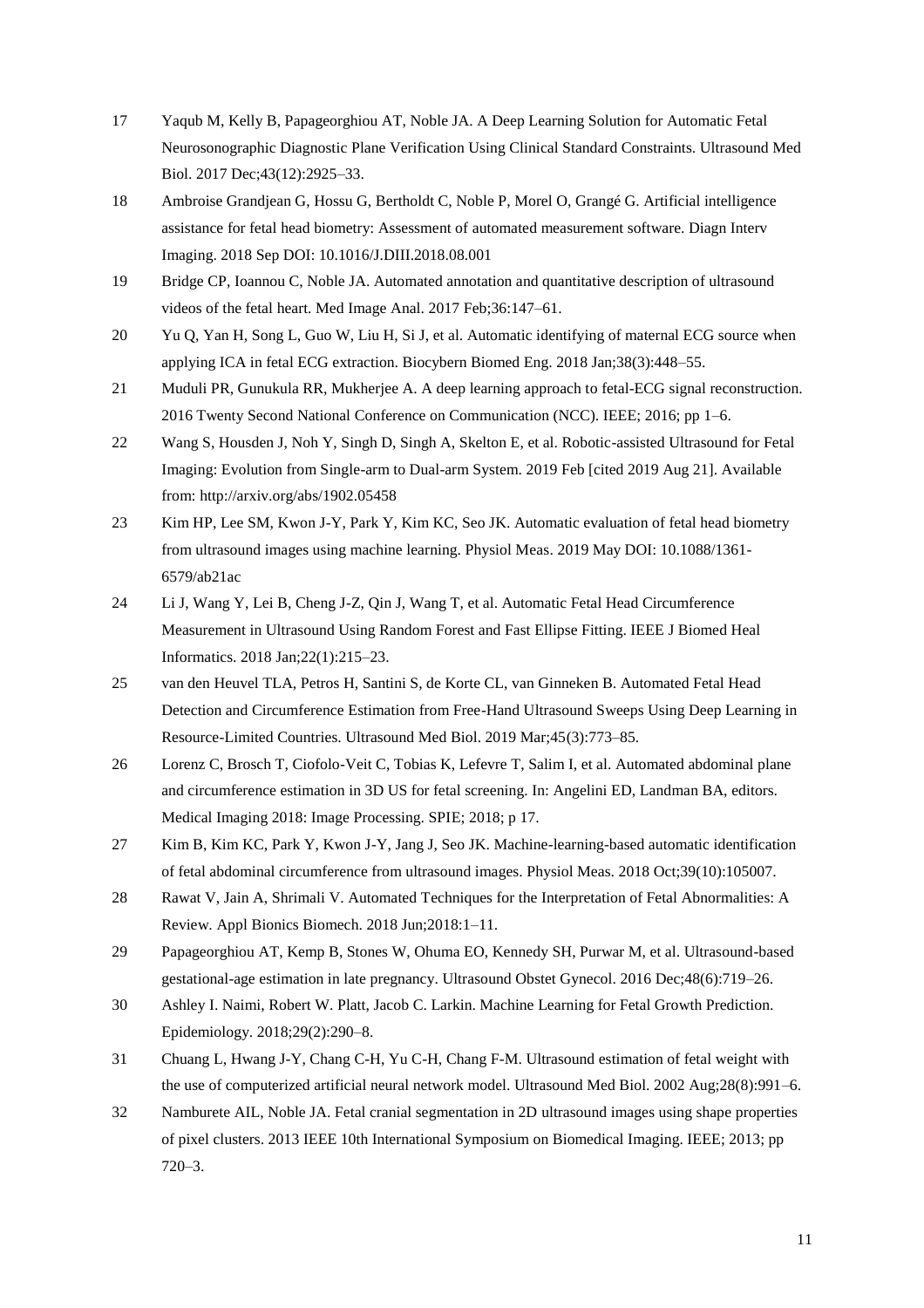- 33 Li Y, Xu R, Ohya J, Iwata H. Automatic fetal body and amniotic fluid segmentation from fetal ultrasound images by encoder-decoder network with inner layers. Proc Annu Int Conf IEEE Eng Med Biol Soc EMBS. 2017;1485–8.
- 34 Rajchl M, Lee MCH, Oktay O, Kamnitsas K, Passerat-Palmbach J, Bai W, et al. DeepCut: Object Segmentation from Bounding Box Annotations Using Convolutional Neural Networks. IEEE Trans Med Imaging. 2017;36(2):674–83.
- 35 Burgos-Artizzu XP, Perez-Moreno Á, Coronado-Gutierrez D, Gratacos E, Palacio M. Evaluation of an improved tool for non-invasive prediction of neonatal respiratory morbidity based on fully automated fetal lung ultrasound analysis. Sci Rep. 2019 Feb;9(1):1950.
- 36 Wang G, Li W, Zuluaga MA, Pratt R, Patel PA, Aertsen M, et al. Interactive Medical Image Segmentation Using Deep Learning With Image-Specific Fine Tuning. IEEE Trans Med Imaging. 2018 Jul;37(7):1562–73.
- 37 Huang R, Xie W, Alison Noble J. VP-Nets : Efficient automatic localization of key brain structures in 3D fetal neurosonography. Med Image Anal. 2018 Jul;47:127–39.
- 38 Maraci MA, Bridge CP, Napolitano R, Papageorghiou A, Noble JA. A framework for analysis of linear ultrasound videos to detect fetal presentation and heartbeat. Med Image Anal. 2017 Apr;37:22–36.
- 39 Krupa N, MA M, Zahedi E, Ahmed S, Hassan FM. Antepartum fetal heart rate feature extraction and classification using empirical mode decomposition and support vector machine. Biomed Eng Online. 2011 Jan;10(1):6.
- 40 Mantas Lukoševičius ; Vaidotas Marozas. Noninvasive fetal QRS detection using Echo State Network. Computing in Cardiology. 2013; [cited 2019 Jan 24].Available from: https://ieeexplore.ieee.org/abstract/document/6712447
- 41 Sulas E, Ortu E, Raffo L, Urru M, Tumbarello R, Pani D. Automatic Recognition of Complete Atrioventricular Activity in Fetal Pulsed-Wave Doppler Signals. 2018 40th Annual International Conference of the IEEE Engineering in Medicine and Biology Society (EMBC). IEEE; 2018; pp 917– 20.
- 42 Alnuaimi SA, Jimaa S, Khandoker AH. Fetal Cardiac Doppler Signal Processing Techniques: Challenges and Future Research Directions. Front Bioeng Biotechnol. 2017 Dec;5:82.
- 43 Rittenhouse KJ, Vwalika B, Keil A, Winston J, Stoner M, Kapasa M, et al. Improving preterm newborn identification in low-resource settings with machine learning. bioRxiv. 2018 May;334904.
- 44 Hamilton EF, Dyachenko A, Ciampi A, Maurel K, Warrick PA, Garite TJ. Estimating risk of severe neonatal morbidity in preterm births under 32 weeks of gestation. J Matern Neonatal Med. 2018 DOI: 10.1080/14767058.2018.1487395
- 45 Neocleous AC, Nicolaides KH, Schizas CN. First Trimester Noninvasive Prenatal Diagnosis: A Computational Intelligence Approach. IEEE J Biomed Heal Informatics. 2016 Sep;20(5):1427–38.
- 46 Bahado-Singh RO, Sonek J, McKenna D, Cool D, Aydas B, Turkoglu O, et al. Artificial Intelligence and amniotic fluid multiomics analysis: The prediction of perinatal outcome in asymptomatic short cervix. Ultrasound Obstet Gynecol. 2018 Oct DOI: 10.1002/uog.20168
- 47 Bassil HE, Dripps JH. Real time processing and analysis of fetal phonocardiographic signals. Clin Phys Physiol Meas. 1989 [cited 2018 Nov 13]. ;10 Suppl B:67–74.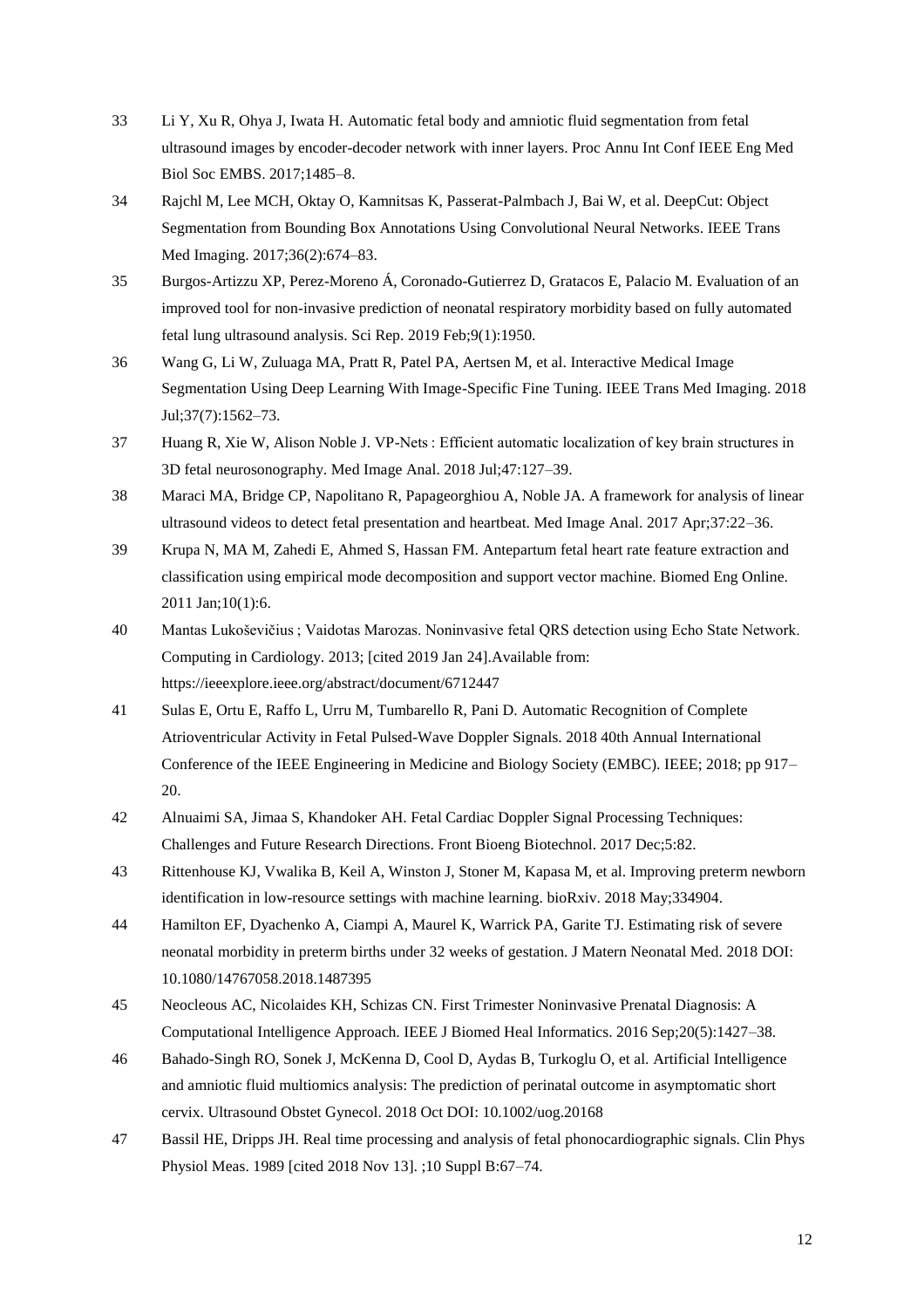- 48 Graham EM, Petersen SM, Christo DK, Fox HE. Intrapartum Electronic Fetal Heart Rate Monitoring and the Prevention of Perinatal Brain Injury. Obstet Gynecol. 2006 Sep;108(3, Part 1):656–66.
- 49 Chudáček V, Spilka J, Burša M, Janků P, Hruban L, Huptych M, et al. Open access intrapartum CTG database. 2014; [cited 2019 Jun 13].Available from: http://www.biomedcentral.com/1471- 2393/14/16DATABASE
- 50 Ayres-de-Campos D, Sousa P, Costa A, Bernardes J. Omniview-SisPorto® 3.5 a central fetal monitoring station with online alerts based on computerized cardiotocogram+ST event analysis. J Perinat Med. 2008 Jan;36(3):260–4.
- 51 Iraji MS. Prediction of fetal state from the cardiotocogram recordings using neural network models. Artif Intell Med. 2019 May;96:33–44.
- 52 Brocklehurst P. A study of an intelligent system to support decision making in the management of labour using the cardiotocograph – the INFANT study protocol. BMC Pregnancy Childbirth. 2016 Dec;16(1):10.
- 53 Hamilton EF, Warrick PA. New perspectives in electronic fetal surveillance. J Perinat Med. 2013 Jan [cited 2019 Aug 21]. ;41(1):83–92.
- 54 Alonso-Betanzos A, Moret-Bonillo V, Hernandez-Sande C. Foetos: an expert system for fetal assessment. IEEE Trans Biomed Eng. 1991;38(2):199–211.
- 55 Akbulut A, Ertugrul E, Topcu V. Fetal health status prediction based on maternal clinical history using machine learning techniques. Comput Methods Programs Biomed. 2018 Sep;163:87–100.
- 56 Kazantsev A, Ponomareva J, Kazantsev P, Digilov R, Ping Huang. Development of e-health network for in-home pregnancy surveillance based on artificial intelligence. Proceedings of 2012 IEEE-EMBS International Conference on Biomedical and Health Informatics. IEEE; 2012; pp 82–4.
- 57 Balayla J, Shrem G. Use of artificial intelligence (AI) in the interpretation of intrapartum fetal heart rate (FHR) tracings: a systematic review and meta-analysis. Arch Gynecol Obstet. 2019 May;1–8.
- 58 Crispi F, Bijnens B, Figueras F, Bartrons J, Eixarch E, Le Noble F, et al. Fetal growth restriction results in remodeled and less efficient hearts in children. Circulation. 2010 Jun;121(22):2427–36.
- 59 Cruz-Lemini M, Crispi F, Valenzuela-Alcaraz B, Figueras F, Sitges M, Bijnens B, et al. Fetal cardiovascular remodeling persists at 6 months in infants with intrauterine growth restriction. Ultrasound Obstet Gynecol. 2016 Sep;48(3):349–56.
- 60 Sarvari SI, Rodriguez-Lopez M, Nuñez-Garcia M, Sitges M, Sepulveda-Martinez A, Camara O, et al. Persistence of Cardiac Remodeling in Preadolescents With Fetal Growth Restriction. Circ Cardiovasc Imaging. 2017 Jan;10(1). DOI: 10.1161/CIRCIMAGING.116.005270
- 61 Gurgen F, Onal E, Varol FG. IUGR detection by ultrasonographic examinations using neural networks. IEEE Eng Med Biol Mag. 1997;16(3):55–8.
- 62 Magenes G, Pedrinazzi L, Signorini MG. Identification of fetal sufferance antepartum through a multiparametric analysis and a support vector machine. The 26th Annual International Conference of the IEEE Engineering in Medicine and Biology Society. IEEE; 2004; pp 462–5.
- 63 Gadagkar A V., Shreedhara KS. Features Based IUGR Diagnosis Using Variational Level Set Method and Classification Using Artificial Neural Networks. 2014 Fifth International Conference on Signal and Image Processing. IEEE; 2014; pp 303–9.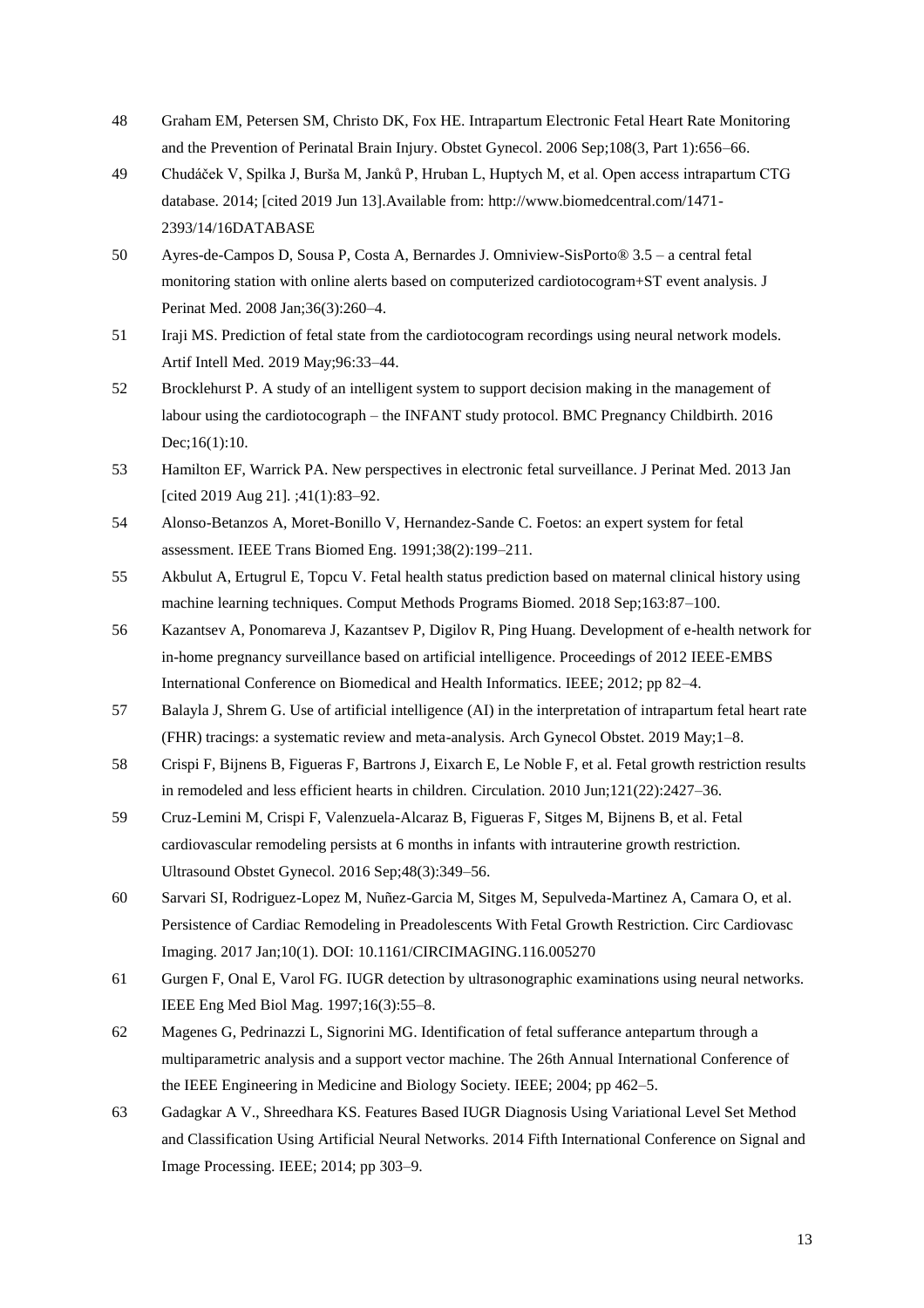- 64 Rawat V, Jain A, Shrimali V, Rawat A. Automatic Detection of Fetal Abnormality Using Head and Abdominal Circumference. Lecture Notes in Computer Science (LNCS, volume 9876). Springer, Cham; 2016; pp 525–34.
- 65 Kuhle S, Maguire B, Zhang H, Hamilton D, Allen AC, Joseph KS, et al. Comparison of logistic regression with machine learning methods for the prediction of fetal growth abnormalities: a retrospective cohort study. BMC Pregnancy Childbirth. 2018 Dec;18(1):333.
- 66 Garcia-Canadilla P, Rudenick PA, Crispi F, Cruz-Lemini M, Palau G, Camara O, et al. A Computational Model of the Fetal Circulation to Quantify Blood Redistribution in Intrauterine Growth Restriction. PLoS Comput Biol. 2014 Jun;10(6):e1003667.
- 67 Garcia-Canadilla P, Crispi F, Cruz-Lemini M, Triunfo S, Nadal A, Valenzuela-Alcaraz B, et al. Patientspecific estimates of vascular and placental properties in growth-restricted fetuses based on a model of the fetal circulation. Placenta. 2015 Jul;36(9):981–9.
- 68 Cikes M, Sanchez-Martinez S, Claggett B, Duchateau N, Piella G, Butakoff C, et al. Machine learningbased phenogrouping in heart failure to identify responders to cardiac resynchronization therapy. Eur J Heart Fail. 2019 Jan;21(1):74–85.
- 69 Hoodbhoy Z, Hasan B, Jehan F, Bijnens B, Chowdhury D. Machine learning from fetal flow waveforms to predict adverse perinatal outcomes: a study protocol. Gates open Res. 2018 Feb;2:8.
- 70 Mínguez PG, Bijnens B, Bernardino G, Lluch È, Soveral I, Gómez O, et al. Assessment of haemodynamic remodeling in fetal aortic coarctation using a lumped model of the circulation. 2017. DOI: 10.1007/978-3-319-59448-4\_45
- 71 Yeo L, Romero R. Fetal Intelligent Navigation Echocardiography (FINE): a novel method for rapid, simple, and automatic examination of the fetal heart. Ultrasound Obstet Gynecol. 2013 Sep;42(3):268– 84.
- 72 Arnaout R, Curran Mbbs Bsc L, Chinn E, Zhao Y, Rdcs P, Moon-Grady A. Deep-learning models improve on community-level diagnosis for common congenital heart disease lesions. 2018. DOI: arXiv:1809.06993v1